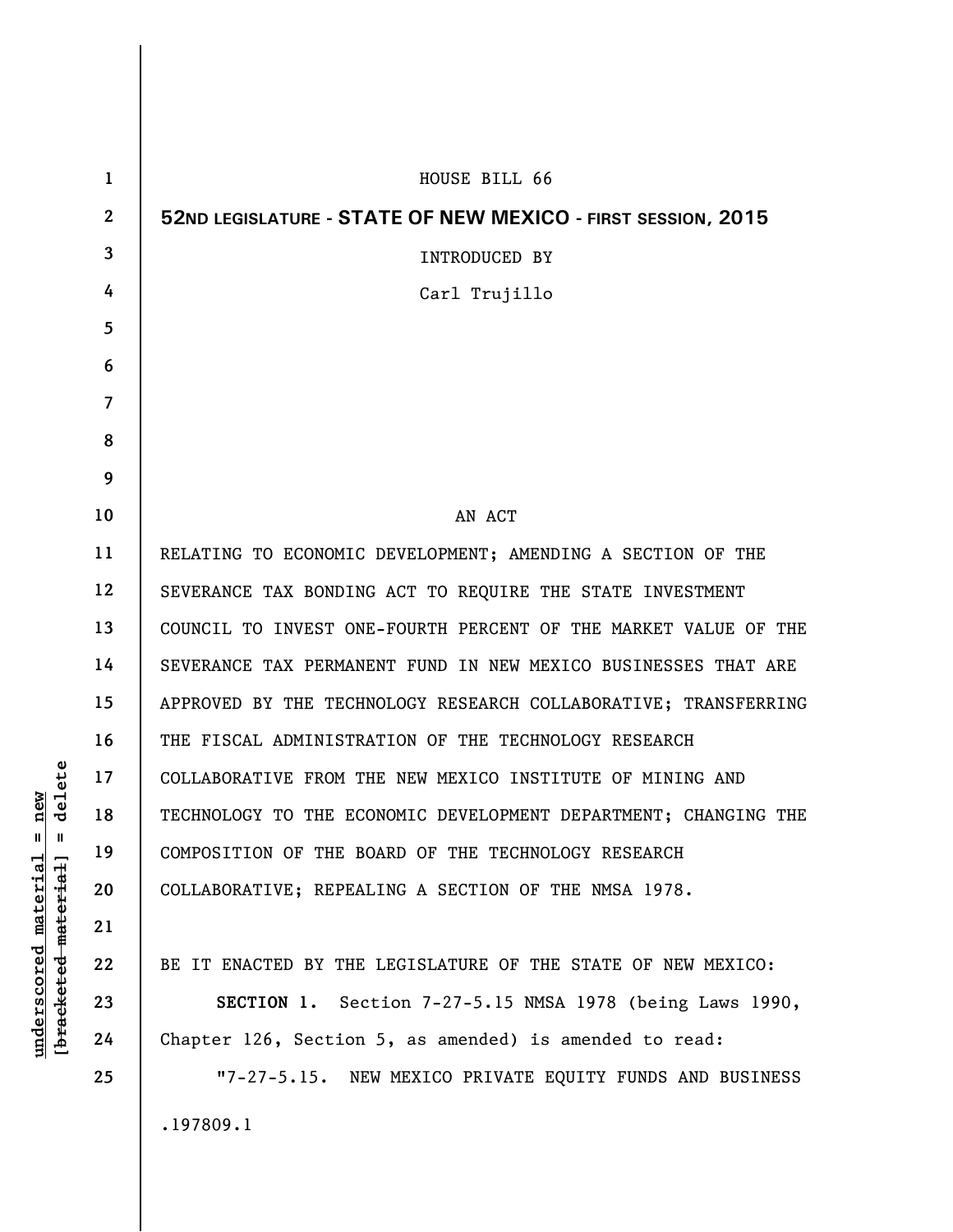**1**  INVESTMENTS.--

**2 3 4 5 6 7 8**  A. No more than nine percent of the market value of the severance tax permanent fund may be invested in New Mexico private equity funds or New Mexico businesses under this section. One-fourth percent of the market value of the severance tax permanent fund shall be invested in New Mexico business enterprises that are approved by the technology research collaborative.

**9 10 11 12 13**  B. In making investments pursuant to Subsection A of this section, the council shall make investments in New Mexico private equity funds or New Mexico businesses whose investments or enterprises enhance the economic development objectives of the state.

C. The state investment officer shall make investments in New Mexico private equity funds pursuant to Subsection A of this section only upon approval of the council, upon review of the recommendation of the private equity investment advisory committee and within guidelines and policies established by the council.

 $\frac{1}{2}$  intereted material = delete **[bracketed material] = delete 20 21** 

**14** 

**15** 

**16** 

**17** 

**18** 

**19** 

**22** 

**23** 

**24** 

**25** 

**underscored material = new**

 $underscored material = new$ 

D. As used in this section:

(1) "New Mexico business" means, in the case of a corporation or limited liability company, a business with its principal office and a majority of its full-time employees located in New Mexico or, in the case of a limited partnership, a business with its principal place of business and eighty .197809.1

 $- 2 -$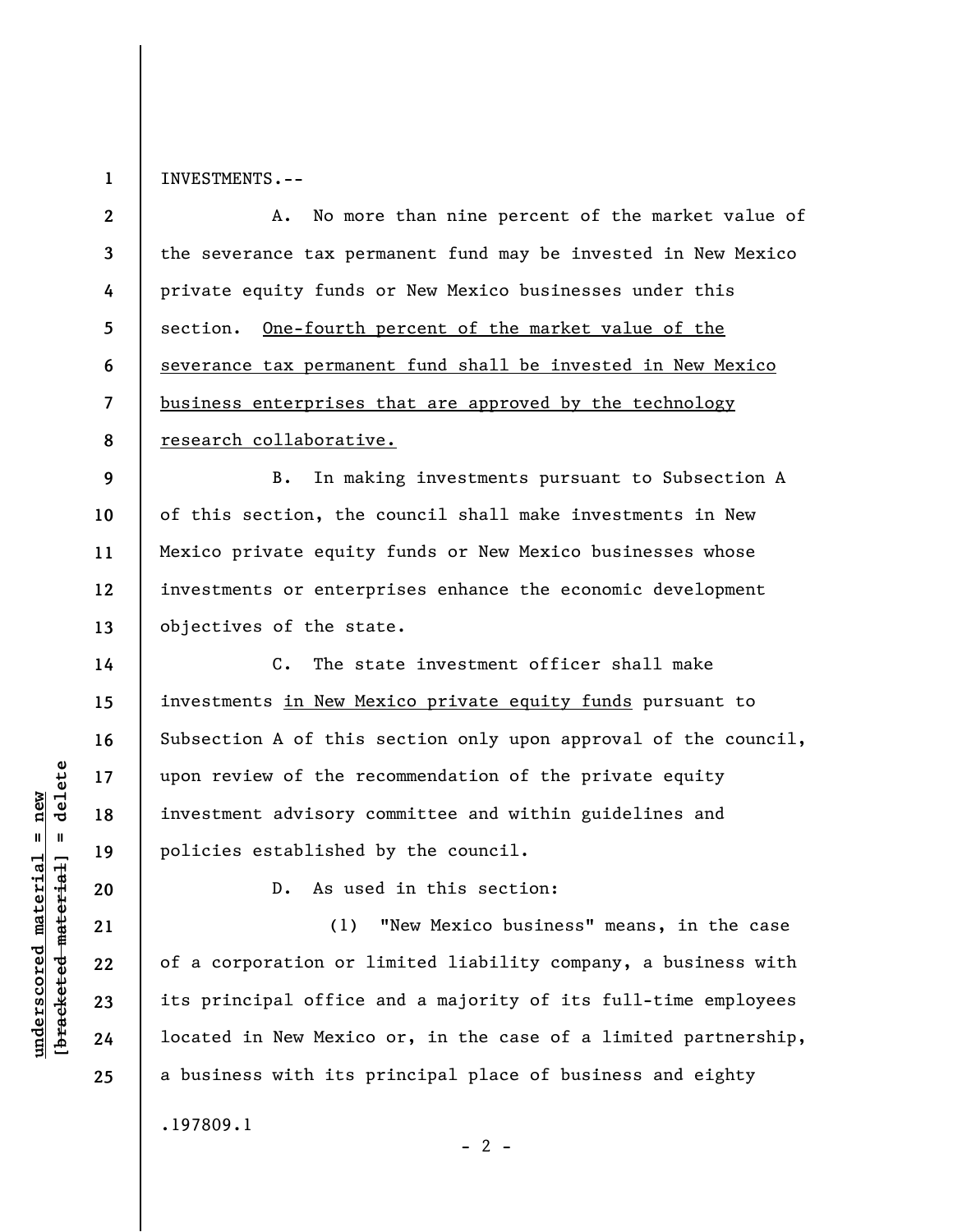**1 2 3 4 5 6 7 8 9 10 11 12 13 14 15 16 17 18 19 20 21 22 23 24 25**  percent of its assets located in New Mexico; and (2) "New Mexico private equity fund" means a limited partnership, limited liability company or corporation organized and operating in the United States and maintaining an office staffed by a full-time investment officer in New Mexico that: (a) has as its primary business activity the investment of funds in return for equity in or debt of businesses for the purpose of providing capital for start-up, expansion, product or market development, recapitalization or similar business purposes; (b) holds out the prospects for capital appreciation from such investments; (c) has at least one full-time manager with at least three years of professional experience in assessing the growth prospects of businesses or evaluating business plans and who has established permanent residency in the state; (d) is committed to investing or helps secure investing by others, in an amount at least equal to the total investment made by the state investment officer in that fund pursuant to this section, in businesses with a principal place of business in the state and that hold promise for attracting additional capital from individual or institutional investors nationwide for businesses in the state; and .197809.1  $-3 -$ 

**underscored material = new [bracketed material] = delete**

 $\frac{1}{2}$  intereted material = delete  $underscored material = new$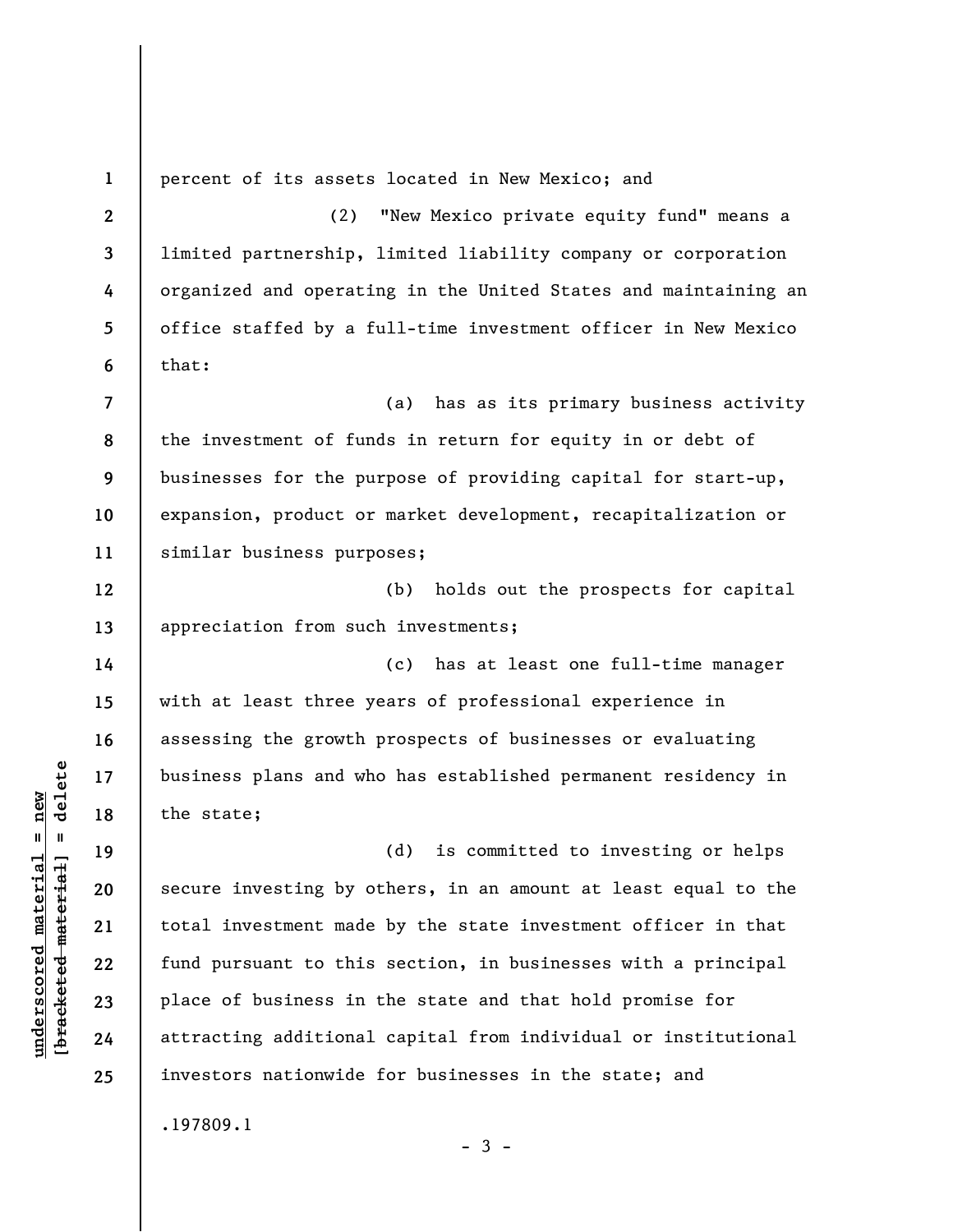**1 2 3 4 5 6 7**  (e) accepts investments only from accredited investors as that term is defined in Section 2 of the federal Securities Act of 1933, as amended (15 USCA Section 77(b)), and rules and regulations promulgated pursuant to that section, or federally recognized Indian tribes, nations and pueblos with at least five million dollars (\$5,000,000) in overall investment assets.

**8 9 10 11 12**  E. The state investment officer is authorized to make investments in New Mexico businesses to create new job opportunities and to support new, emerging or expanding businesses in a manner consistent with the constitution of New Mexico if:

(1) the investments are made:

(a) in conjunction with cooperative investment agreements with parties that have demonstrated abilities and relationships in making investments in new, emerging or expanding businesses;

(b) in a New Mexico aerospace business that has received an award from the United States government or one of its agencies or instrumentalities: 1) in an amount, not less than one hundred million dollars (\$100,000,000), that is equal to at least ten times the investment from the severance tax permanent fund; and 2) for the purpose of stimulating commercial enterprises; or

- 4 -

(c) in a New Mexico business that is

.197809.1

 $\frac{1}{2}$  intereted material = delete **[bracketed material] = delete**  $underscored material = new$ **underscored material = new**

**13** 

**14** 

**15** 

**16** 

**17** 

**18** 

**19** 

**20** 

**21** 

**22** 

**23** 

**24**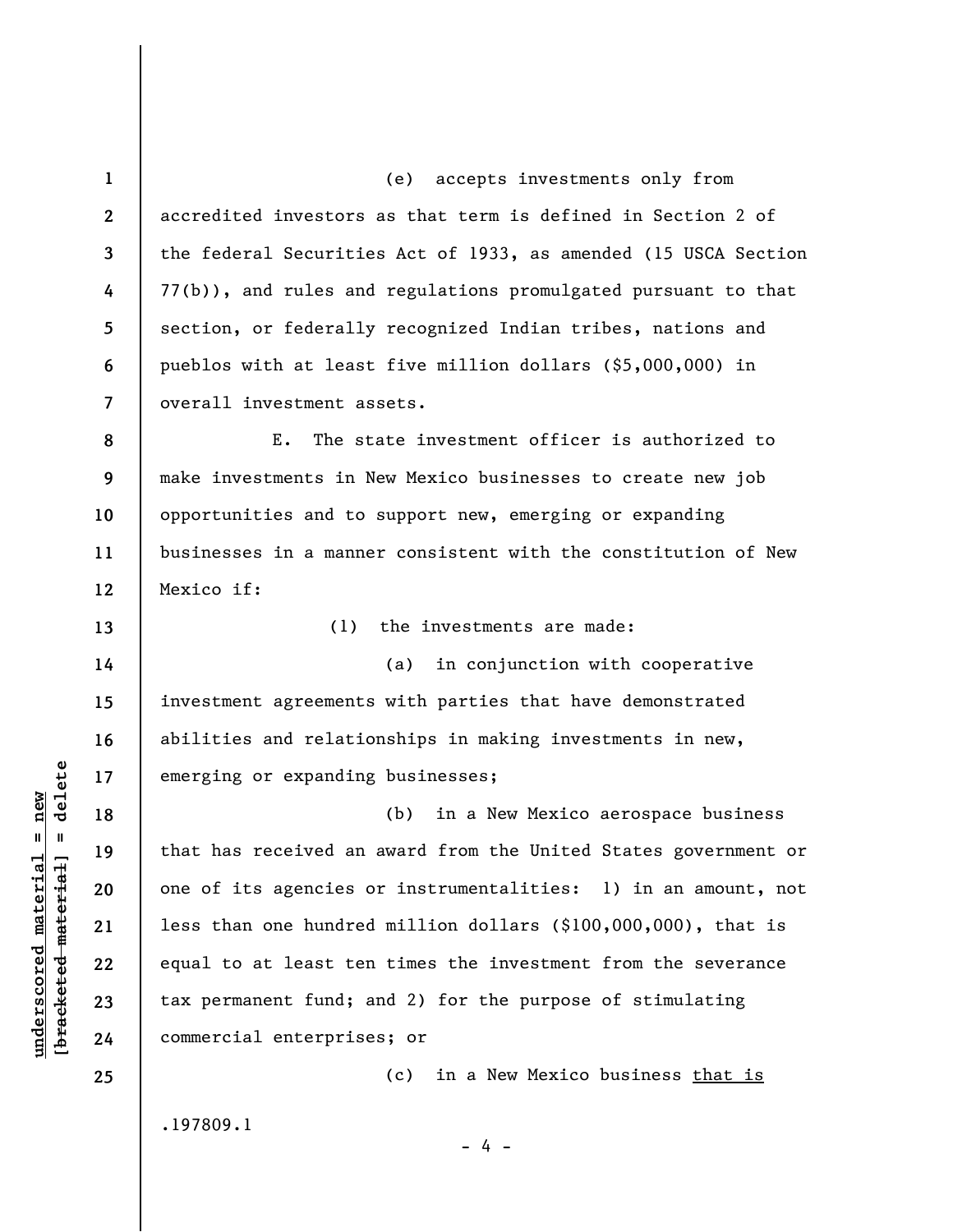**1 2 3 4 5 6 7 8 9 10 11 12 13 14 15**  approved by the technology research collaborative and that: 1) is established to perform technology transfer, research and development, research commercialization, manufacturing, training, marketing or public relations in any field of science or technology, including but not limited to energy, security, defense, aerospace, automotives, electronics, telecommunications, computer and information science, environmental science, biomedical science, life science, physical science, materials science or nanoscience, using research developed in whole or in part by a state institution of higher education or a prime contractor designated as a national laboratory by an act of congress that is operating a facility in the state, or an affiliated entity; and 2) has  $\left[\frac{a_n}{a_n}\right]$ agreement] agreed to operate the business [on state lands] within the state of New Mexico;

(2) an investment in any one business does not exceed ten percent of the amount available for investment pursuant to this section; and

(3) the investments represent no more than [fifty-one] forty-nine percent of the total investment capital in a business; provided, however, that nothing in this subsection prohibits the ownership of more than [fifty-one] forty-nine percent of the total investment capital in a New Mexico business if the additional ownership interest:

 $- 5 -$ 

(a) is due to foreclosure or other

.197809.1

delete **[bracketed material] = delete**  $underscored material = new$ **underscored material = new**  $\frac{1}{2}$ 

**16** 

**17** 

**18** 

**19** 

**20** 

**21** 

**22** 

**23** 

**24**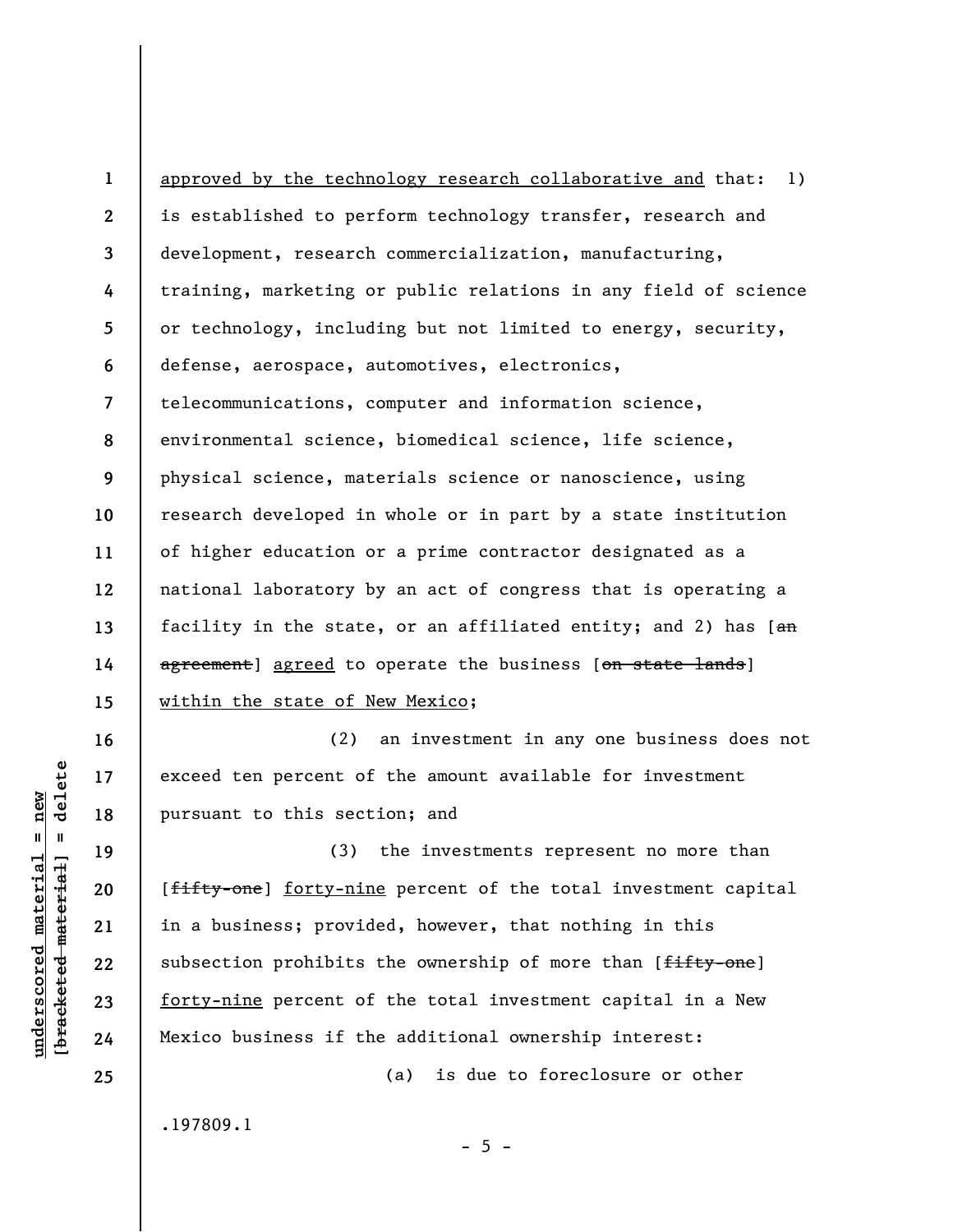**1 2 3 4 5 6 7 8 9 10 11 12 13 14 15 16 17 18 19 20 21 22 23 24**  action by the state investment officer pursuant to agreements with the business or other investors in that business; (b) is necessary to protect the investment; and (c) does not require an additional investment of the severance tax permanent fund. F. The state investment officer shall make a commitment to the small business investment corporation pursuant to the Small Business Investment Act to invest one percent of the market value of the severance tax permanent fund to create new job opportunities by providing capital for land, buildings or infrastructure for facilities to support new or expanding businesses and to otherwise make investments to create new job opportunities to support new or expanding businesses in a manner consistent with the constitution of New Mexico. On July 1 of each year, the state investment officer shall determine whether the invested capital in the small business investment corporation is less than one percent of the market value of the severance tax permanent fund. If the invested capital in the small business investment corporation equals less than one percent of the market value of the severance tax permanent fund, further commitments shall be made until the invested capital is equal to one percent of the market value of the fund.

G. The state investment officer shall report .197809.1

 $- 6 -$ 

 $\frac{1}{2}$  intereted material = delete **[bracketed material] = delete**  $underscored material = new$ **underscored material = new**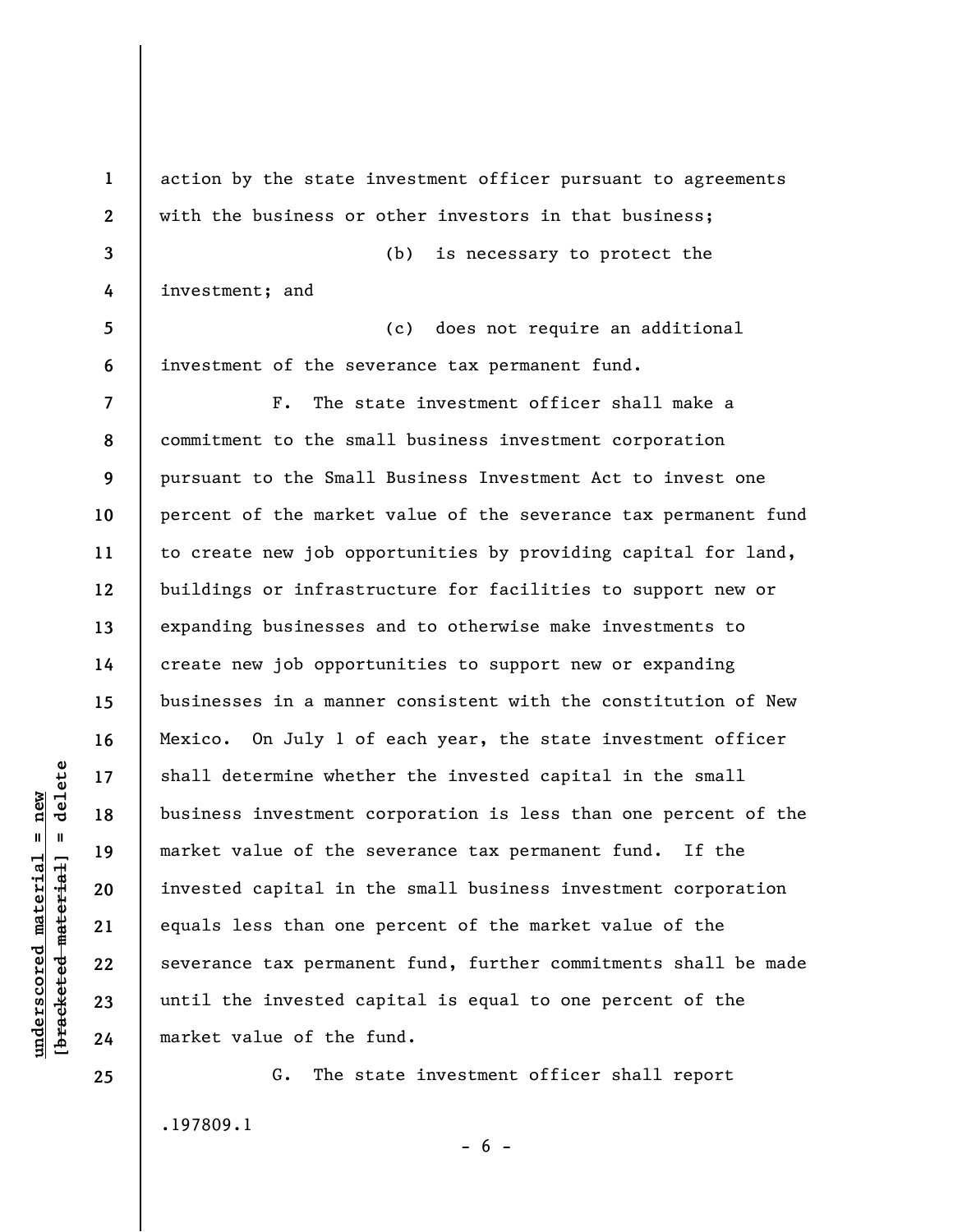**1 2 3 4 5 6 7 8 9 10 11 12 13**  semiannually on the New Mexico private equity investments made pursuant to this section. Annually, a report shall be submitted to the legislature prior to the beginning of each regular legislative session and a second report no later than October 1 each year to the legislative finance committee, the revenue stabilization and tax policy committee and any other appropriate interim committee. Each report shall provide the amounts invested in each New Mexico private equity fund, as well as information about the objectives of the funds, the companies in which each fund is invested and how each investment enhances the economic development objectives of the state. Each report shall provide the amounts invested in each New Mexico business and the returns on those investments."

**SECTION 2.** [NEW MATERIAL] TECHNOLOGY RESEARCH COLLABORATIVE CREATED--PURPOSE.--

A. The "technology research collaborative" is created. The economic development department shall be the fiscal agent for the collaborative.

B. Participating institutions associated with the collaborative shall include national laboratories, other major research institutes and all of the post-secondary educational institutions in New Mexico.

C. The purpose of the collaborative is to:

(1) establish advanced technology centers based on the wealth of scientific and technical talent that .197809.1 - 7 -

 $\frac{1}{2}$  intereted material = delete **[bracketed material] = delete**  $underscored material = new$ **underscored material = new**

**14** 

**15** 

**16** 

**17** 

**18** 

**19** 

**20** 

**21** 

**22** 

**23** 

**24**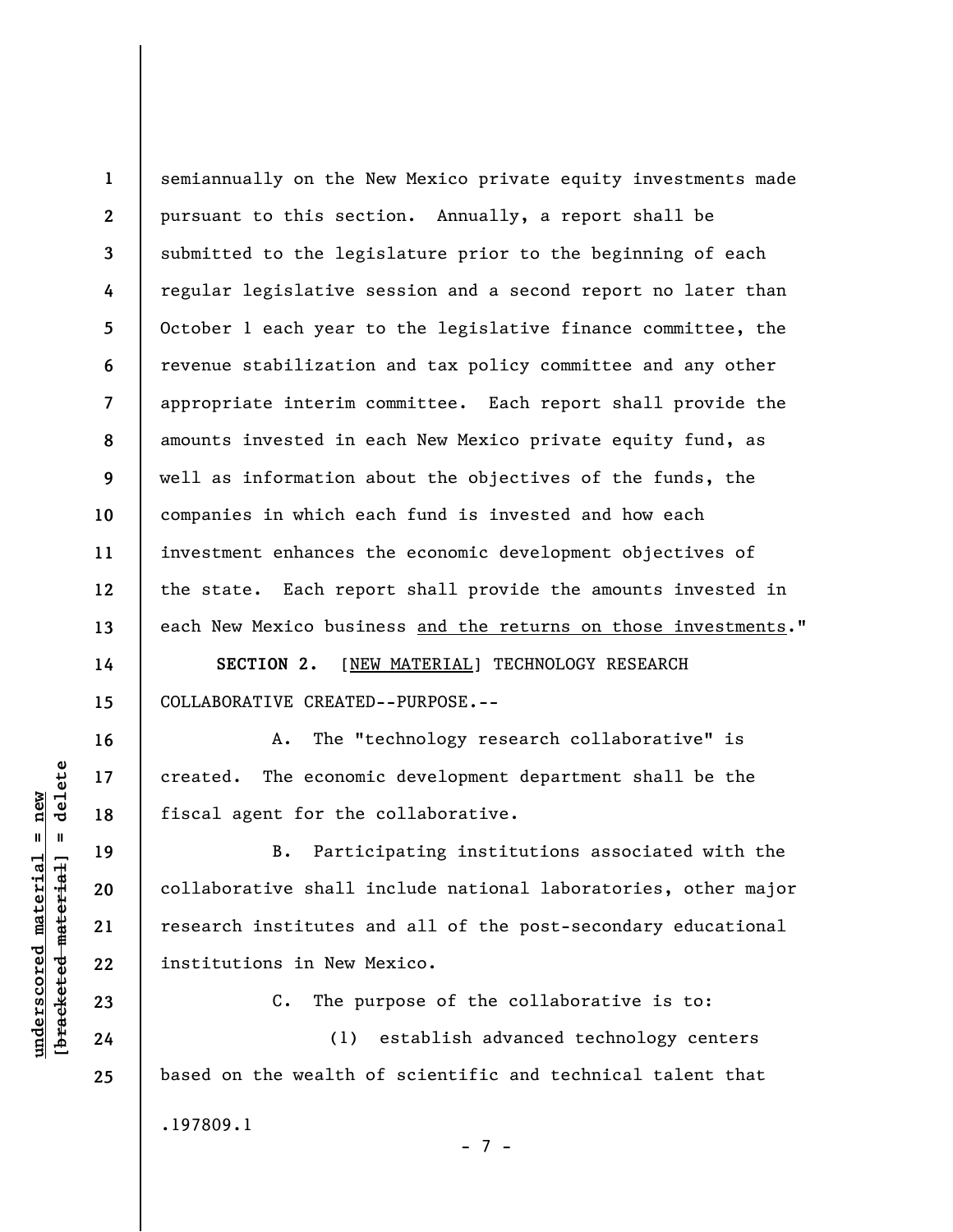**2** 

**7** 

**8** 

**9** 

**10** 

**11** 

**12** 

**13** 

**14** 

**15** 

**16** 

**17** 

**18** 

**19** 

**20** 

**21** 

**22** 

**23** 

**24** 

**25** 

**1** 

exists in the participating institutions;

**3 4**  (2) foster the development and creation of new intellectual property for the state, encourage new opportunities for business and increase jobs;

**5 6**  (3) commercialize the intellectual property that is created; and

(4) help create a work force to support enterprises based on the intellectual property that is created.

D. Intellectual property created by an employee or agent of an institution participating with the collaborative shall be owned by that institution. Intellectual property created jointly by the collaborative and an institution shall be owned jointly by those entities. If the intellectual property is created using federal funds, the applicable federal laws and regulations shall govern the ownership.

E. The collaborative may receive appropriations from the legislature through the economic development department and may receive any other items of value from public or private sources.

F. The "board of the technology research collaborative" is created. The board shall consist of eleven members as follows:

(1) the presidents, or their designees, of the university of New Mexico, New Mexico state university and New Mexico institute of mining and technology;

- 8 -

.197809.1

 $\frac{1}{2}$  intereted material = delete **[bracketed material] = delete**  $underscored material = new$ **underscored material = new**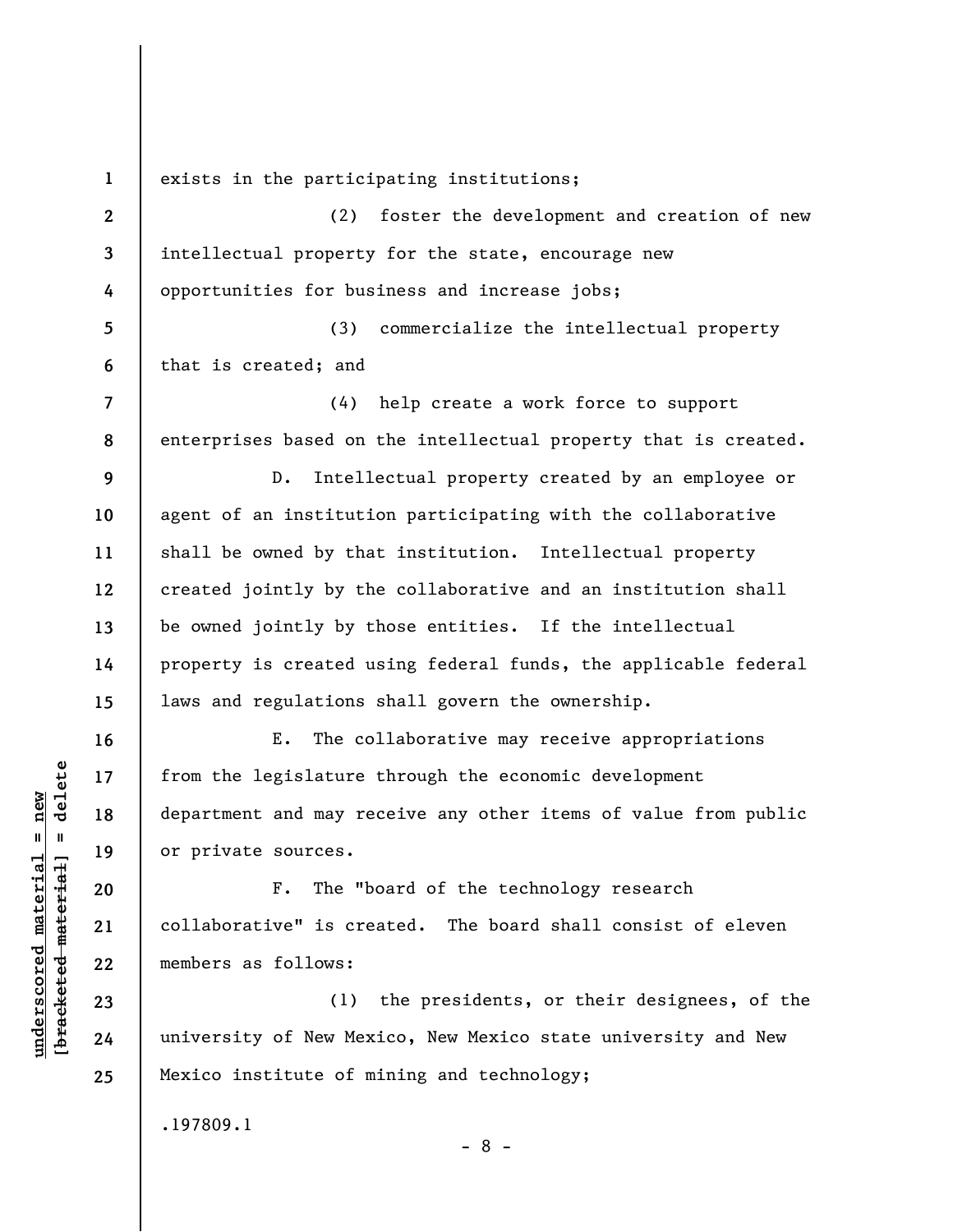**1 2 3 4 5 6 7 8 9 10 11 12 13 14 15 16 17 18 19 20 21 22 23 24**  (2) five members at large, appointed by the governor, with the consent of the senate, who include persons that have expertise in the law, investment banking, venture capital, entrepreneurship or technology businesses; (3) the director of Sandia national laboratories or the director's designee; (4) the director of Los Alamos national laboratory or the director's designee; and (5) the secretary of economic development, who may vote only in order to break a tie vote. G. Appointed members shall serve for two-year terms at the pleasure of the governor. Members shall serve until their successors have been appointed. The governor may fill any vacancy on the board for the remainder of an unexpired term. H. The board may elect a chair and other officers as it deems necessary to carry out its duties. A majority of the members of the board shall constitute a quorum for the transaction of business, and the board shall meet monthly. Board members shall not vote by proxy. Meetings of the board shall be exempt from the provisions of the Inspection of Public Records Act. I. Public members of the board shall receive per diem and mileage pursuant to the Per Diem and Mileage Act and

 $\frac{1}{2}$  intereted material = delete **[bracketed material] = delete**  $underscored material = new$ **underscored material = new**

**25** 

.197809.1

- 9 -

shall receive no other compensation, perquisite or allowance.